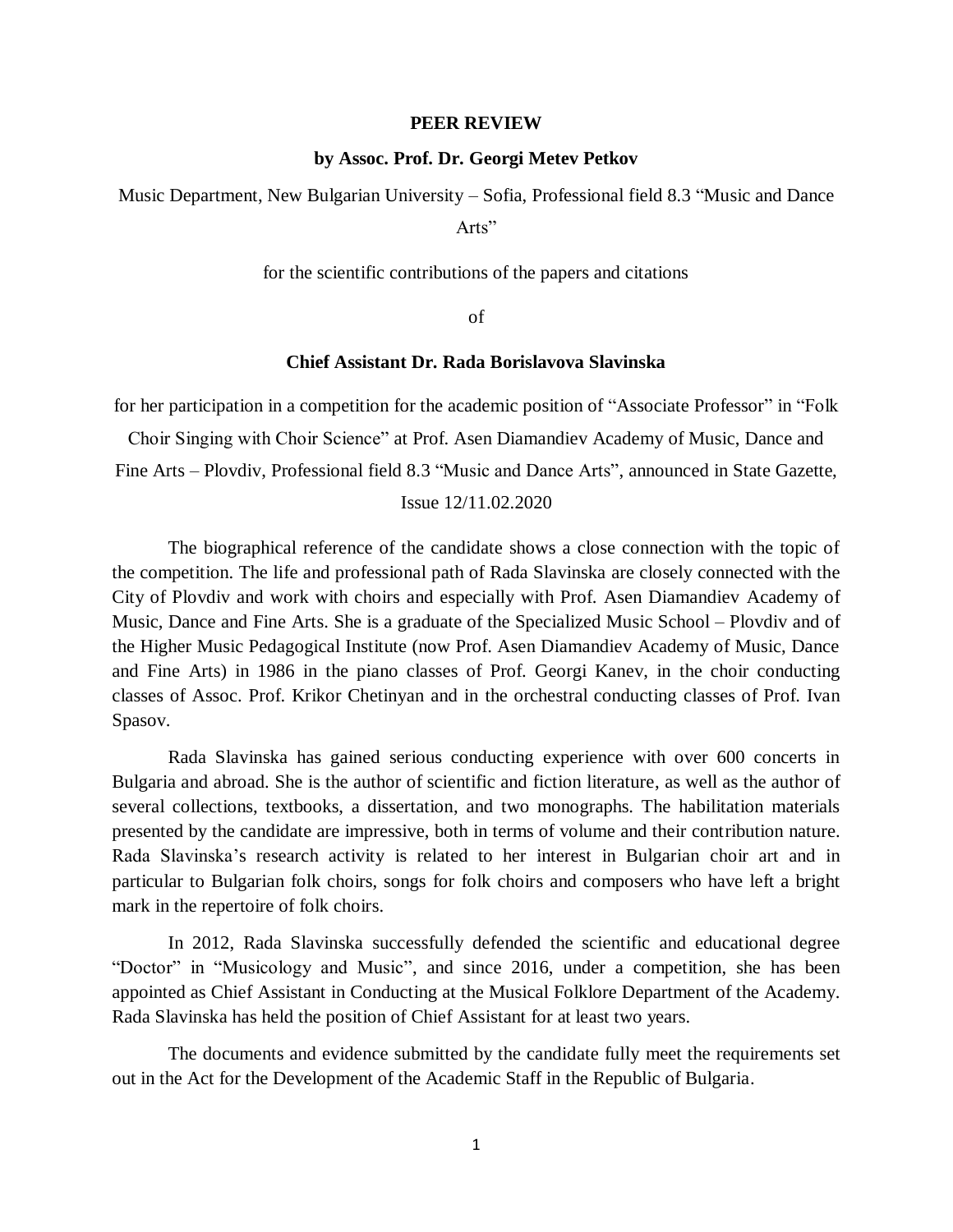## **Assessment of the compliance with the minimum national requirements:**

1. Group of indicators A – minimum required points: 50

Total points in Group  $A - 50$  points.

2. Group of indicators C – minimum required points: 100

Total points in Group  $C - 185$  points.

3. Group of indicators D – minimum required points: 120

Total points in Group  $D - 215$  points.

4. Group of indicators E – minimum required points: 40

Total points in Group  $E - 50$  points.

5. Group of indicators F – minimum required points: 50

Total points in Group  $F - 70$  points.

Minimum requirements – a total of 360 points.

# **Total points: 570 points**

The author's reference of the candidate describes in detail the entire activity, which is presented as habilitation work. The scientific contributions of the papers and citations presented as habilitation work are correctly indicated.

The dissertation *"The Songs of Krasimir Kyurkchiyski for Folk Choir – Specificity and Significance"* studies the work for folk choir of Krasimir Kyurkchiyski for the first time in Bulgaria, creates author's catalogs and criteria, allowing in-depth conclusions about Kyurkchiyski's work, as well as a comparison with other composers in the genre.

The monograph *"Prerequisites for the Emergence of the Songs for Folk Choir Genre"* examines the musical and historical processes associated with the transformation of our musical folklore into original works. In the other monograph *"Chronology and Characteristics of the Songs for Folk Choir Genre"* for the first time the specific features and parameters of the genre are defined. This is the first attempt to fully present the origin, development, and various classifications of the genre, the historical conditionality, and the main goals of the composers who worked in the genre. Both monographs fill the lack of comprehensive research on the genre of "processing".

The textbook *"Short Course in Choir Science"* complements the literature on the subject "Choir Science" and presents information on basic theoretical and practical issues concerning the collective way of making music. The questions to each section provide an opportunity to